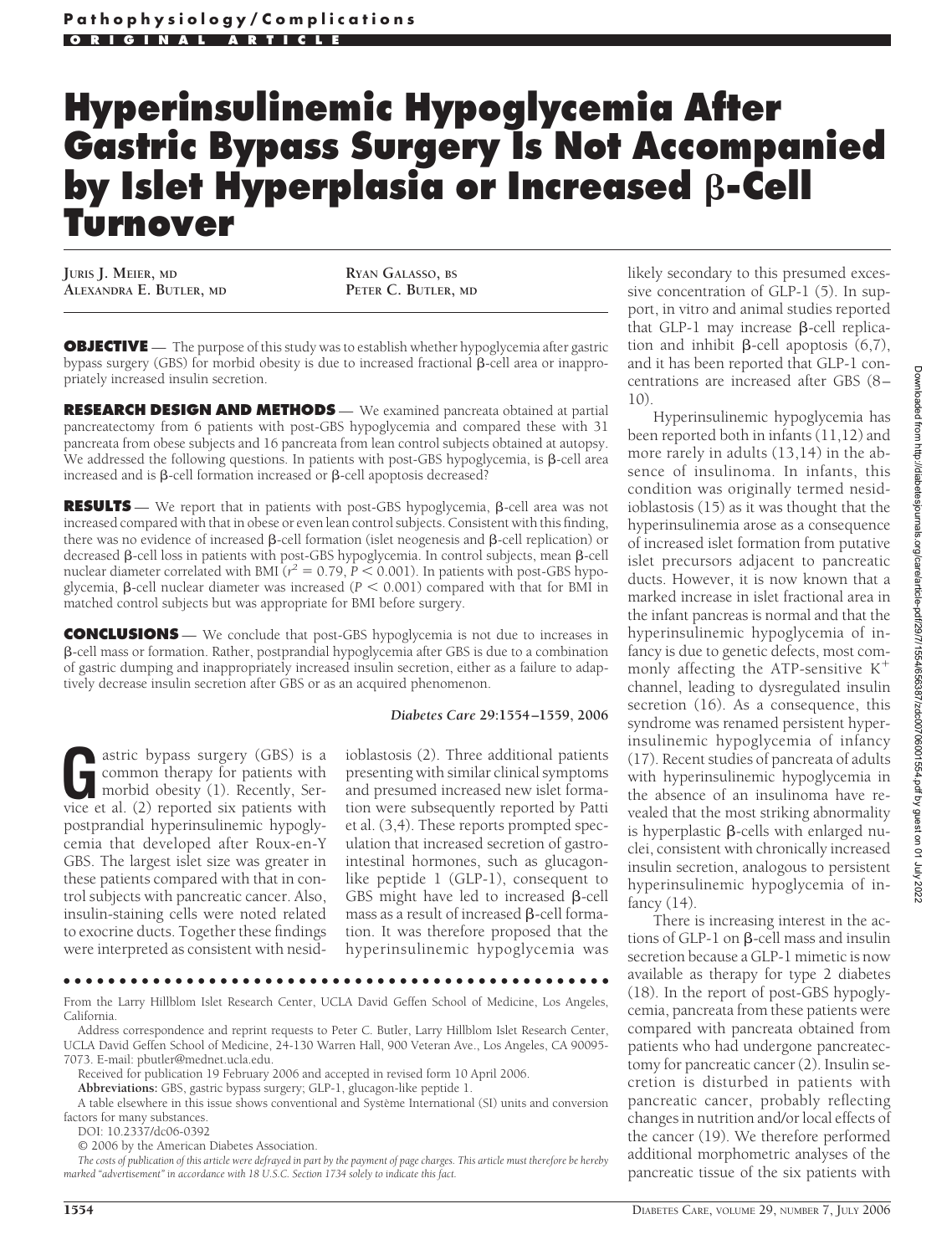

**Figure 1—**Relative β-cell area (percent*age of total pancreatic area) in 6 patients after GBS, 31 obese nondiabetic control subjects, and 16 lean nondiabetic control subjects. Solid lines indicate mean values. There were no significant differences between patients after GBS and obese (P =*  $(0.70)$  or lean ( $P = 0.21$ ) control subjects.

fluorescence as described (20). The relative  $\beta$ -cell area per pancreatic section was quantified using an Olympus IX70 inverted system microscope by scanning the tissue area using  $\times$  4 objective magnification as described (20). The total tissue area within this region was quantified, followed by the insulin-positive area to generate the ratio of insulin staining to total pancreas area using Image-Pro Plus software (Media Cybernetics, Silver Springs, MD). Tissue sections from 31 obese (BMI  $36.4 \pm 1.2$  kg/m<sup>2</sup>) and 16 lean nondiabetic (BMI 22.5  $\pm$  0.5 kg/m<sup>2</sup>) individuals obtained at autopsy, as described in detail when they were reported previously (20),

post-GBS hyperinsulinemic hypoglycemia compared with pancreata obtained at autopsy from individuals with a wide range of BMIs to encompass those present in patients undergoing GBS before the GBS and at the time the pancreas was resected to address the following questions. In post-GBS hyperinsulinemic hypoglycemia: 1) Is the fractional **B**-cell area increased? 2) Is  $\beta$ -cell formation increased or  $\beta$ -cell apoptosis decreased?

## **RESEARCH DESIGN AND**

**METHODS** — Specimens from the body and tail of the pancreata from six patients (five women and one man; aged  $46 \pm 7$  years) who had developed hyperinsulinemic hypoglycemia within 8 years after Roux-en-Y GBS were assessed (2). All patients presented with repeated episodes of postprandial hypoglycemia associated with symptoms of hypoglycemia. Their mean ( $\pm$ SD) BMI was 51.7  $\pm$  6.1 kg/m<sup>2</sup> before GBS and 30.8  $\pm$  6.9 kg/m<sup>2</sup> at the time of evaluation. Mean plasma glucose concentrations measured during episodes of postprandial hypoglycemia were  $41.2 \pm 7.3$  mg/dl  $(2.3 \pm 0.4$  mmol/ l), and corresponding insulin levels were  $10.5 \pm 9.9$  mU/l.

Pancreatic tissue was obtained from partial pancreatectomy as previously described. Sections  $(5 \mu m)$  thick) were stained for insulin using DAB labeling (guinea-pig anti-insulin, lot 50381573; Dako, Grostrup, Denmark), for insulin, Ki67 (mouse anti-Ki67, MIB-1, lot 00014101; Dako), and DAPI using immunofluorescence and for insulin, cleaved caspase-3 (rabbit anti-cleaved caspase-3, lot 040704; Biocare Medical, Concord, CA) and DAPI using immuno-

lin-stained sections of pancreas (by immunohistochemistry) counterstained with hematoxylin were used. Five islets per subject selected at random were photographed at  $\times$  40 magnification on an Olympus IX70 inverted system microscope (Olympus America, Melville, NY). These islets were then examined to identify five representative  $\beta$ -cell nuclei in each. Selection criteria included the clear

were used as controls.

presence of the nucleus within a B-cell. the ability to clearly visualize nuclear boundaries, a circular shape (similar dimensions in all directions), and the appearance to the observer that the nucleus had been sectioned through its maximum diameter. Once the identified nucleus was encircled, measurement of 180 nuclear diameters per  $\beta$ -cell nucleus was made using Image Pro Plus software version 4.5.1 (Media Cybernetics, Silver Springs, MD) that quantified these 180 diameters at 2° angles throughout the circumference of the nucleus. Thus, the mean of 4,500

To measure nuclear diameter, insu-

single measurements per subject was used to compute the mean nuclear diameter per subject. To minimize the potential impact of an investigator bias, the representative images of each section were stored on a compact disc by one investigator (J.J.M.) and provided to another investigator (A.E.B.) for evaluation.

To measure the frequency of  $\beta$ -cell replication, 10 random fields per slide stained for insulin, Ki67, and DAPI were imaged at 20 objective magnification. The number of cells costaining for Ki67 and insulin was quantified and related to the total number of insulin-positive cells per islet.

To measure the frequency of  $\beta$ -cell apoptosis, 10 random islets per slide stained for insulin, cleaved caspase-3, and DAPI were imaged at  $\times$ 20 objective magnification. The number of cells costaining for insulin and cleaved caspase-3 was quantified and expressed in relation to the total number of insulin-positive cells per islet.

To estimate the frequency of  $\beta$ -cells in relation to exocrine ducts, 10 random locations per field that contained exocrine ducts were imaged. The number of insulin-positive ductal cells was quantified in each field and expressed as a proportion of the total number of ductal cells. Moreover, the appearance of "microislets," defined as a cluster of  $\leq$  5 insulin-positive cells, as well as of "macroislets," defined as a cluster of  $>6$  insulin-positive cells in close proximity (5 nuclei distance to the ductal cells), was quantified in each slide. For these analyses, pancreatic specimens from five lean (three women and two men, aged 81.6  $\pm$  8.8 years with BMI  $21 \pm 3$  kg/m<sup>2</sup> and fasting plasma glucose 95.5  $\pm$  10.8 mg/dl) and five obese (two women and three men, aged  $57.4 \pm 24.7$ years with BMI 43  $\pm$  9 kg/m<sup>2</sup> and fasting plasma glucose  $96.0 \pm 3.7$  mg/dl) individuals without a history of diabetes were included.

Results are presented as means  $\pm$ SEM. Statistical comparisons were carried out using Student's *t* test or one-way ANOVA and Duncan's post hoc tests.

**RESULTS** — Fractional pancreatic -cell area was not increased in patients after GBS compared with BMI-matched control subjects  $(P = 0.7)$  (Fig. 1). The percentage of insulin-positive ductal cells did not differ between patients after GBS and control subjects  $(P = 0.19)$ (Fig. 2). There was also no difference in the frequency of microislets or macroislets around ducts between the groups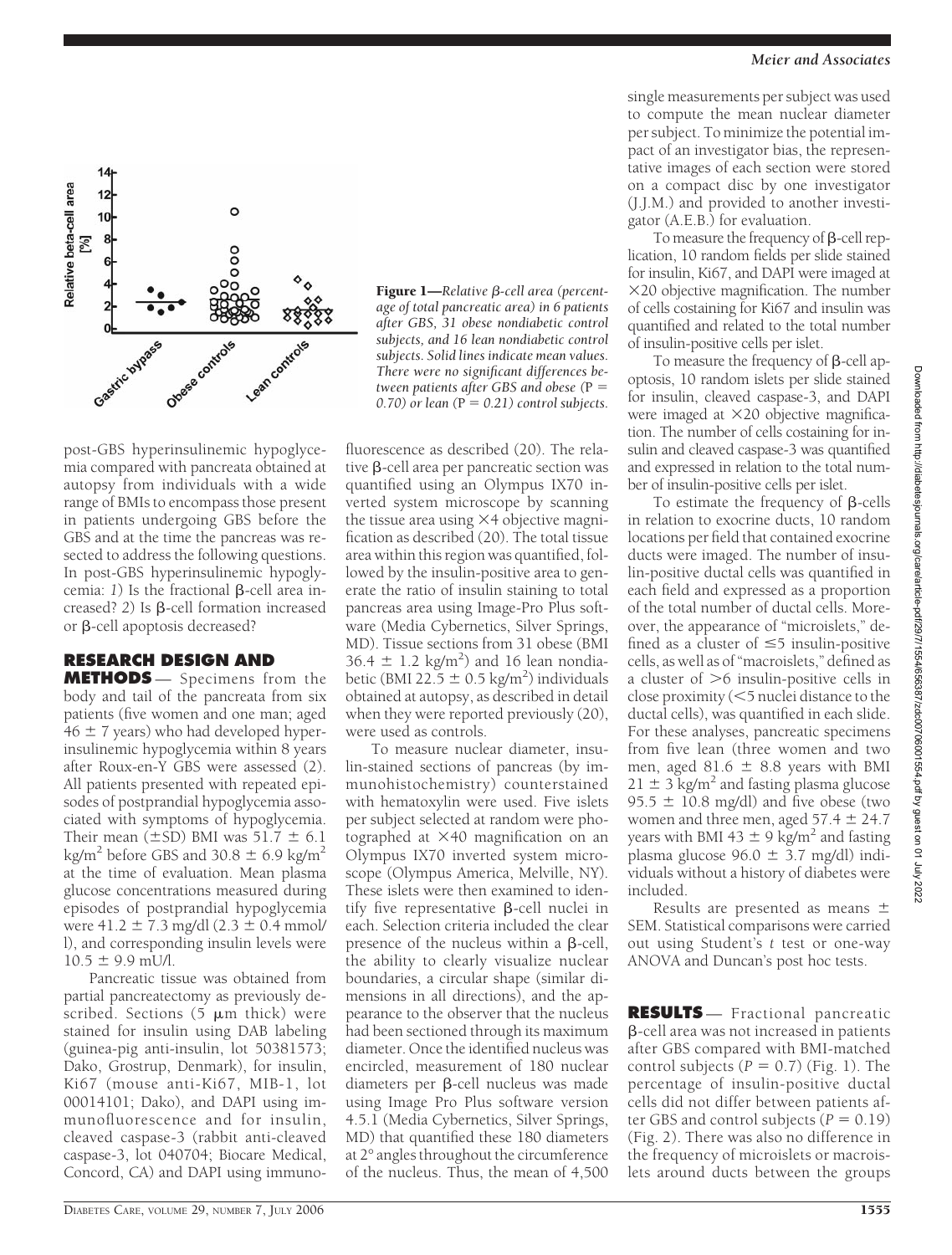

Figure 2—*Percentage of ductal cells positive for insulin (*A*), as well as number of microislets, defined as clus*ters of five or less *β-cells (B), and macroislets, defined as clusters of* more than six β-cells (C) around (less *than five nuclei away) exocrine ducts in six patients after GBS, five obese nondiabetic control subjects, and five lean nondiabetic control subjects. Solid lines indicate mean values.*

 $(P = 0.66$  and  $P = 0.76$ , respectively; Fig. 2).

Consistent with previous reports, the frequency of  $\beta$ -cell replication, as measured by Ki67, was low in all groups, and this was not increased after GBS. Ki67 labeling was occasionally observed in acinar tissue and in exocrine ducts and frequently in spleen from the same subjects (data not shown), assuring that Ki67 staining successfully identified replication. Cleaved caspase-3 was identified in islets from patients after GBS as well as from obese and lean control subjects. There was, however, no difference in the frequency of cleaved caspase-3-positive  $\beta$ -cells between the groups  $(3.8 \pm 0.4, 4.2 \pm 0.4,$ and  $5.7 \pm 0.6\%$ , respectively;  $P = 0.1$ ). Notably there was no increased frequency of  $\beta$ -cell apoptosis in pancreata obtained at autopsy versus those obtained at surgery, assuring that pancreata obtained at autopsy were well preserved.

An unexpected finding was that the mean  $\beta$ -cell nuclear diameter was greater in the patients after GBS  $(8.0 \pm 0.1 \,\mu m)$ compared with lean (5.8  $\pm$  0.1  $\mu$ m; *P* < 0.0001 vs. after GPS) and obese control subjects  $(7.4 \pm 0.1 \mu m; P = 0.014 \text{ vs.})$ after GPS). There was an impressive linear relationship between the mean nuclear diameter and the BMI in control subjects  $(r^2 = 0.79, P < 0.001;$  Fig. 3). The mean -cell nuclear diameter in patients after GBS fell well within this relationship if the BMI for each patient before surgery was used  $(r^2 = 0.84, P < 0.0001)$ . In contrast, if the actual BMI that was present in each patient at the time the pancreas was collected was used (after GBS-induced weight loss), the mean  $\beta$ -cell nuclear diameter was inappropriately high compared with control subjects for this relationship (Fig. 3*B*).

**CONCLUSIONS** — The present studies were undertaken to further characterize islet morphology in six previously reported patients with hyperinsulinemic hypoglycemia after GBS with a view to distinguishing whether the hyperinsulinemia could be attributed to increased  $\beta$ -cell formation or dysregulated insulin secretion (2).

We did not find increased  $\beta$ -cell mass as estimated by the fractional  $\beta$ -cell area in patients with post-GBS hyperinsulinemic hypoglycemia compared with BMImatched control subjects. This finding appears to contradict the conclusions of the prior study of these patients (2). However, fractional insulin area was not measured in that study. Also, there were important differences in the control subjects used. In the prior study, pancreata removed from patients with pancreatic cancer was used, whereas in the present study, we obtained pancreata collected at autopsy from the same institution. Pancreatic cancer is known to disturb islet function (19) and might also be expected to disturb islet morphology, given the markedly decreased food intake typically present in pancreatic cancer. Autopsy pancreas is prone to post-mortem autolysis, but the specimens used in this report were deliberately selected for a short period between death and autopsy and were screened to exclude those with autolysis as described in detail before (20). The ideal controls for these studies would be pancreata from the majority of people who undergo GBS without developing hypoglycemia. However, because these patients do not require partial pancreatectomy, these pancreata are unavailable.

The appearance of islets in relation to exocrine ducts has been recognized for many years (20–22) and has been considered evidence for new islet formation from putative islet precursors at this site (so-called islet neogenesis) (23). This concept has been challenged by lineage studies in mice suggesting that new  $\beta$ -cells arise from existing  $\beta$ -cells rather than from newly formed islets (24). Others have reported the presence of islet progenitor cells in the human pancreas (25), raising the possibility that there are important differences in regulation of -cell mass in humans versus rodents. There is no way of directly measuring socalled islet neogenesis in human pancreas. Here, we used conventional methods of quantifying the percentage of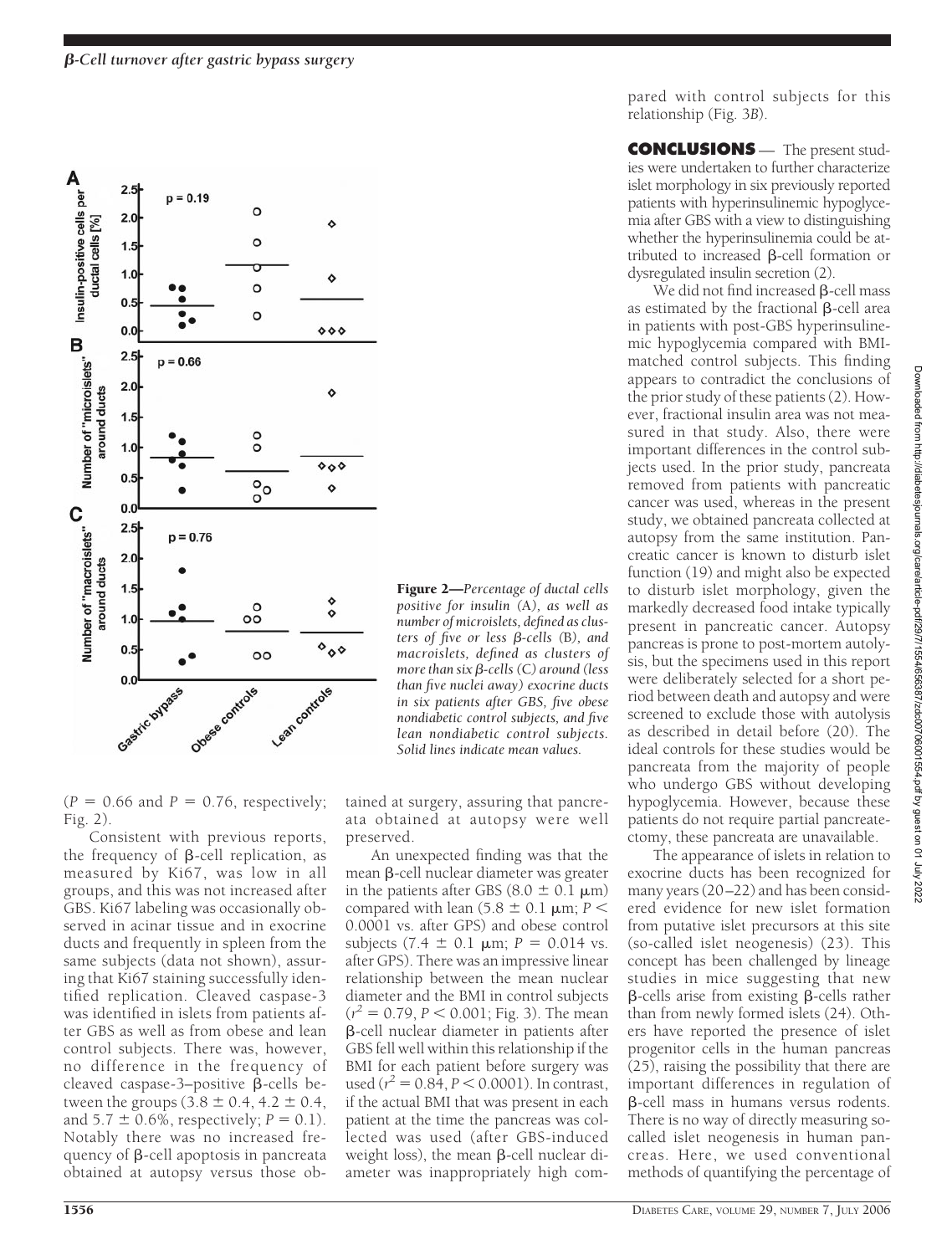

exocrine duct cells positive for insulin and the number of micro- or macroislets adjacent to exocrine ducts. None of these measures were higher in patients after GBS, but given the indirect nature of this approach, increased new islet formation cannot be ruled out. However, because there was no significant difference in the  $relative$   $\beta$ -cell area between the specimens from patients after GBS and those from obese control subjects obtained at autopsy  $(20)$ , increased  $\beta$ -cell formation does not seem to be a likely mechanism to account for the hyperinsulinemic hypoglycemia in these patients.

Theoretically, there could be increased new islet formation from islet precursors in the absence of increased  $\beta$ -cell mass in patients after GBS if there was a concurrent increased rate of  $\beta$ -cell apoptosis, i.e., increased  $\beta$ -cell turnover.

Figure 3—*Relationship between the* mean β-cell nuclear diameter and *BMI in 6 patients after GBS and in 10 nondiabetic control subjects (5 lean and 5 obese subjects).* A*: This relationship when using the pre-GBS BMI values in the GBS patients (red circles).* B*: Same data but now using the BMI in the GBS patients at the time of post-GBS hypoglycemia when the partial pancreatectomy was performed and the pancreas samples were obtained. As expected, the GBS led to substantial weight loss (red circles moved to the left), but in these patients, there was no concurrent* adaptive decrease in β-cell nuclear di*ameter. The dotted lines indicate the upper and lower 95% CIs in control subjects.*

However, the frequency of activated caspase-3-positive  $\beta$ -cells was not increased after GBS. Taken together, these findings imply that increased  $\beta$ -cell formation was probably not responsible for the hyperinsulinemic hypoglycemia after GBS.

An alternative explanation is that the insulin secretory rate per  $\beta$ -cell was inappropriately high in patients after GBS. Given the comparable  $\beta$ -cell mass in patients after GBS and obese control subjects, this explanation appears to be the most plausible. A new and unexpected finding in the present study is that the -cell nuclear diameter is closely correlated with BMI in humans, consistent with the concept that the nuclear diameter of an endocrine cell provides an index of secretory activity (26,27). It is therefore of particular interest that the  $\beta$ -cell nu-

#### *Meier and Associates*

clear diameter in patients after GBS appears to be more appropriate for their pre–weight loss BMI. This raises the possibility that the hyperinsulinemia in these patients is analogous to hyperparathyroidism after reversal of chronic renal failure (28). Metabolic acidosis in chronic renal failure leads to a low ionized  $Ca<sup>2</sup>$ level and chronic stimulation of parathyroid glands to secrete parathyroid hormone. When this acidosis is rapidly corrected after renal transplantation, persistent "dysregulated" increased parathyroid hormone secretion can lead to posttransplant hypercalcemia. It is conceivable that a comparable mechanism occurs in post-GBS hyperinsulinemic hypoglycemia. The relatively rapid increased insulin sensitivity previously reported after GBS might unmask dysregulated insulin secretion arising as a consequence of chronic stimulation due to long-term morbid obesity and manifesting as hypoglycemia (2,29). However, in contrast to the documented relationship between the nuclear diameter of parathyroid hormone–secreting cells and parathyroid hormone secretion rates, there is not yet an established relationship between the  $\beta$ -cell nuclear diameter and insulin secretion. The remarkably close correlation between  $\beta$ -cell nuclear diameter and BMI suggests that such a relationship might exist and is worthy of further study.

It should also not be overlooked that postprandial hypoglycemia caused by rapid emptying of the gastric remnant has long been recognized as a common complication of gastric resections (dumping syndrome) (30). It has generally been held that as a consequence of GBS, there is accelerated entry of nutrients into the small intestine with rapid absorption prompting rapid and marked insulin secretion that is then not countered by sustained glucose delivery from the stomach, leading to reactive hypoglycemia (30). The present findings are not inconsistent with this long-held hypothesis that does not require any additional gut hormones such as GLP-1 or changes in  $\beta$ -cell mass.

An alternative postulate that increased secretion of gastrointestinal hormones, such as GLP-1, promoted the proliferation of islet  $\beta$ -cells in patients with post-GBS hypoglycemia was proposed (5). That postulate arose from the  $\overline{\text{observation}}$  that GLP-1 inhibits  $\beta$ -cell apoptosis and stimulates  $\beta$ -cell replication in vitro in rodents (6,18). The present studies showing neither increased  $\beta$ -cell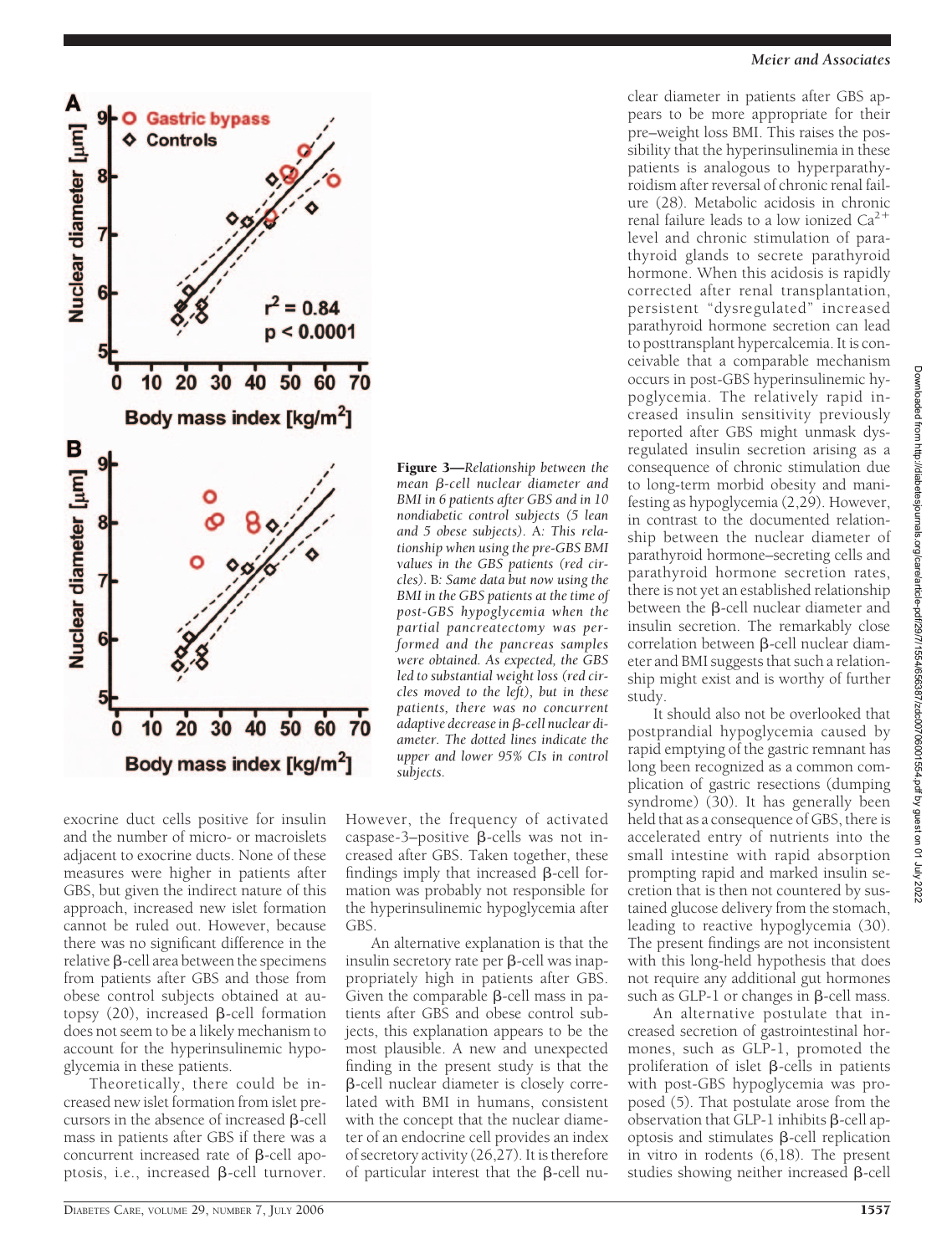## *-Cell turnover after gastric bypass surgery*

replication, decreased  $\beta$ -cell apoptosis, nor an increased  $\beta$ -cell fractional area after GBS negates that postulate. Alternatively, the increased insulin secretion in these patients could be due to the actions of increased GLP-1 concentrations after GBS (31). Against this postulate, hypoglycemia has not been observed in humans exposed to long-term GLP-1 or GLP-1 mimetic treatment (18,32), and the insulinotropic effect of GLP-1 is absent at low glucose concentrations (33). Also, although some studies reported increased postprandial GLP-1 concentrations after GBS (9,34), this finding has not been confirmed by others (35,36). Moreover, the increases in GLP-1 concentrations observed in the studies with positive results were modest and usually of limited duration  $(\sim 2$  h after meal ingestion) (10). Also, the reported GLP-1 plasma levels were severalfold lower than those used to demonstrate GLP-1 effects on B-cell turnover in animal studies (6,34). Finally, enhanced GLP-1 secretion after meal ingestion is also typically found in patients after GBS not presenting with postprandial hypoglycemia (10). Whether increased secretion of GLP-1 was a factor in the genesis of hypoglycemia after GBS is therefore still an open question.

A limitation of histological studies of the human pancreas is that  $\beta$ -cell mass cannot be directly quantified in the absence of measures of the total pancreatic weight (which is usually not determined at autopsy). Therefore, we used the fractional  $\beta$ -cell area as a surrogate marker for  $\beta$ -cell mass. This parameter has previously been used as an estimate of  $\beta$ -cell mass (3,20,37), and adaptive changes in the fractional  $\beta$ -cell area have been described in obese subjects (20). Moreover, previous autopsy studies, in which the pancreatic volume was determined in a subset of subjects, demonstrated a close association between actual B-cell mass and the fractional  $\beta$ -cell area (37).

In summary, we report that neither  $\beta$ -cell area nor  $\beta$ -cell turnover is increased in humans with post-GBS hypoglycemia. Unexpected findings reported here are that there is a close correlation between BMI and  $\beta$ -cell nuclear diameter in humans and that the  $\beta$ -cell nuclear diameter in the patients with post-GBS hyperinsulinemic hypoglycemia appears to be more appropriate for the preoperative BMI than the BMI at onset of hypoglycemia. These findings imply that the mechanism subserving the hyperinsulinemia after GBS is most likely a combination of

gastric dumping and inappropriately increased insulin secretion. The latter might be a consequence of a failure to adaptively decrease insulin secretion after GBS or due to an acquired phenomenon (29).

**Acknowledgments**— These studies were supported by funds from the National Institutes of Health (DK 59579 and DK61539), the Larry L. Hillblom Foundation, and the Deutsche Forschungsgemeinschaft (Me 2096/2-1).

We are grateful to Dr. F. John Service at Mayo Clinic for making the pancreatic samples available, to Drs. F. John Service and Ricardo Lloyd at Mayo Clinic for their helpful suggestions, and also to our colleagues in the Larry Hillblom Islet Research Center, Dr. Anil Bhushan, Dr. Kathrin Maedler, and Dr. Tatyana Gurlo for their excellent suggestions.

### **References**

- 1. Steinbrook R: Surgery for severe obesity. *N Engl J Med* 350:1075–1079, 2004
- 2. Service GJ, Thompson GB, Service FJ, Andrews JC, Collazo-Clavell ML, Lloyd RV: Hyperinsulinemic hypoglycemia with nesidioblastosis after gastric-bypass surgery. *N Engl J Med* 353:249–254, 2005
- 3. Patti ME, McMahon G, Mun EC, Bitton A, Holst JJ, Goldsmith J, Hanto DW, Callery M, Arky R, Nose V, Bonner-Weir S, Goldfine AB: Severe hypoglycaemia postgastric bypass requiring partial pancreatectomy: evidence for inappropriate insulin secretion and pancreatic islet hyperplasia. *Diabetologia* 48:2236–2240, 2005
- 4. Meier JJ, Nauck MA, Butler PC: Comment to: Patti ME, McMahon G, Mun EC et al. (2005): Severe hypoglycaemia post-gastric bypass requiring partial pancreatectomy: evidence for inappropriate insulin secretion and pancreatic islet hyperplasia. Diabetologia 48:2236–2240. *Diabetologia* 49:607–608, 2006
- 5. Cummings DE: Gastric bypass and nesidioblastosis: too much of a good thing for islets? *N Engl J Med* 353:300–302, 2005
- 6. Perfetti R, Zhou J, Doyle ME, Egan JM: Glucagon-like peptide-1 induces cell proliferation and pancreatic-duodenum homeobox-1 expression and increases endocrine cell mass in the pancreas of old, glucose-intolerant rats. *Endocrinology* 141: 4600–4605, 2000
- 7. Buteau J, Foisy S, Joly E, Prentki M: Glucagon-like peptide 1 induces pancreatic -cell proliferation via transactivation of the epidermal growth factor receptor. *Diabetes* 52:124–132, 2003
- 8. Starich GH, Bar RS, Mazzaferri EL: GIP increases insulin receptor affinity and cellular sensitivity in adipocytes. *Am J Physiol* 249:E603–E607, 1985
- 9. Cummings DE, Overduin J, Foster-Schubert KE: Gastric bypass for obesity: mech-

anisms of weight loss and diabetes resolution. *J Clin Endocrinol Metab* 89: 2608–2615, 2004

- 10. Borg CM, le Roux CW, Ghatei MA, Bloom SR, Patel AG, Aylwin SJ: Progressive rise in gut hormone levels after Roux-en-Y gastric bypass suggests gut adaptation and explains altered satiety. *Br J Surg* 92:210– 215, 2006
- 11. Jack MM, Walker RM, Thomsett MJ, Cotterill AM, Bell JR: Histologic findings in persistent hyperinsulinemic hypoglycemia of infancy: Australian experience. *Pediatr Dev Pathol* 3:532–547, 2000
- 12. Shermeta DW, Mendelsohn G, Haller JA Jr: Hyperinsulinemic hypoglycemia of the neonate associated with persistent fetal histology and function of the pancreas. *Ann Surg* 191:182–186, 1980
- 13. Service FJ, Natt N, Thompson GB, Grant CS, van Heerden JA, Andrews JC, Lorenz E, Terzic A, Lloyd RV: Noninsulinoma pancreatogenous hypoglycemia: a novel syndrome of hyperinsulinemic hypoglycemia in adults independent of mutations in Kir6.2 and SUR1 genes. *J Clin Endocrinol Metab* 84:1582–1589, 1999
- 14. Anlauf M, Wieben D, Perren A, Sipos B, Komminoth P, Raffel A, Kruse ML, Fottner C, Knoefel WT, Monig H, Heitz PU, Kloppel G: Persistent hyperinsulinemic hypoglycemia in 15 adults with diffuse nesidioblastosis: diagnostic criteria, incidence, characterization of  $\beta$ -cell changes. *Am J Surg Pathol* 29:524–533, 2005
- 15. Laidlaw GF: Nesidioblastoma, the islet tumor of the pancreas. *Am J Pathol* 14:125– 134, 1934
- 16. Thomas PM, Cote GJ, Wohllk N, Haddad B, Mathew PM, Rabl W, Aguilar-Bryan L, Gagel RF, Bryan J: Mutations in the sulfonylurea receptor gene in familial persistent hyperinsulinemic hypoglycemia of infancy. *Science* 268:426–429, 1995
- 17. Dunne MJ, Kane C, Shepherd RM, Sanchez JA, James RF, Johnson PR, Aynsley-Green A, Lu S, Clement JP 4th, Lindley KJ, Seino S, Aguilar-Bryan L: Familial persistent hyperinsulinemic hypoglycemia of infancy and mutations in the sulfonylurea receptor. *N Engl J Med* 336: 703–706, 1997
- 18. Meier JJ, Nauck MA: Glucagon-like peptide 1(GLP-1) in biology and pathology. *Diabetes Metab Res Rev* 21:91–117, 2005
- 19. Chari ST, Zapiach M, Yadav D, Rizza RA:  $\beta$ -Cell function and insulin resistance evaluated by HOMA in pancreatic cancer subjects with varying degrees of glucose intolerance. *Pancreatology* 5:229–233, 2005
- 20. Butler AE, Janson J, Bonner-Weir S, Ritzel R, Rizza RA, Butler PC:  $\beta$ -Cell deficit and increased  $\beta$ -cell apoptosis in humans with type 2 diabetes. *Diabetes* 52:102– 110, 2003
- 21. Klöppel G, Lohr M, Habich K, Oberholzer M, Heitz PU: Islet pathology and the